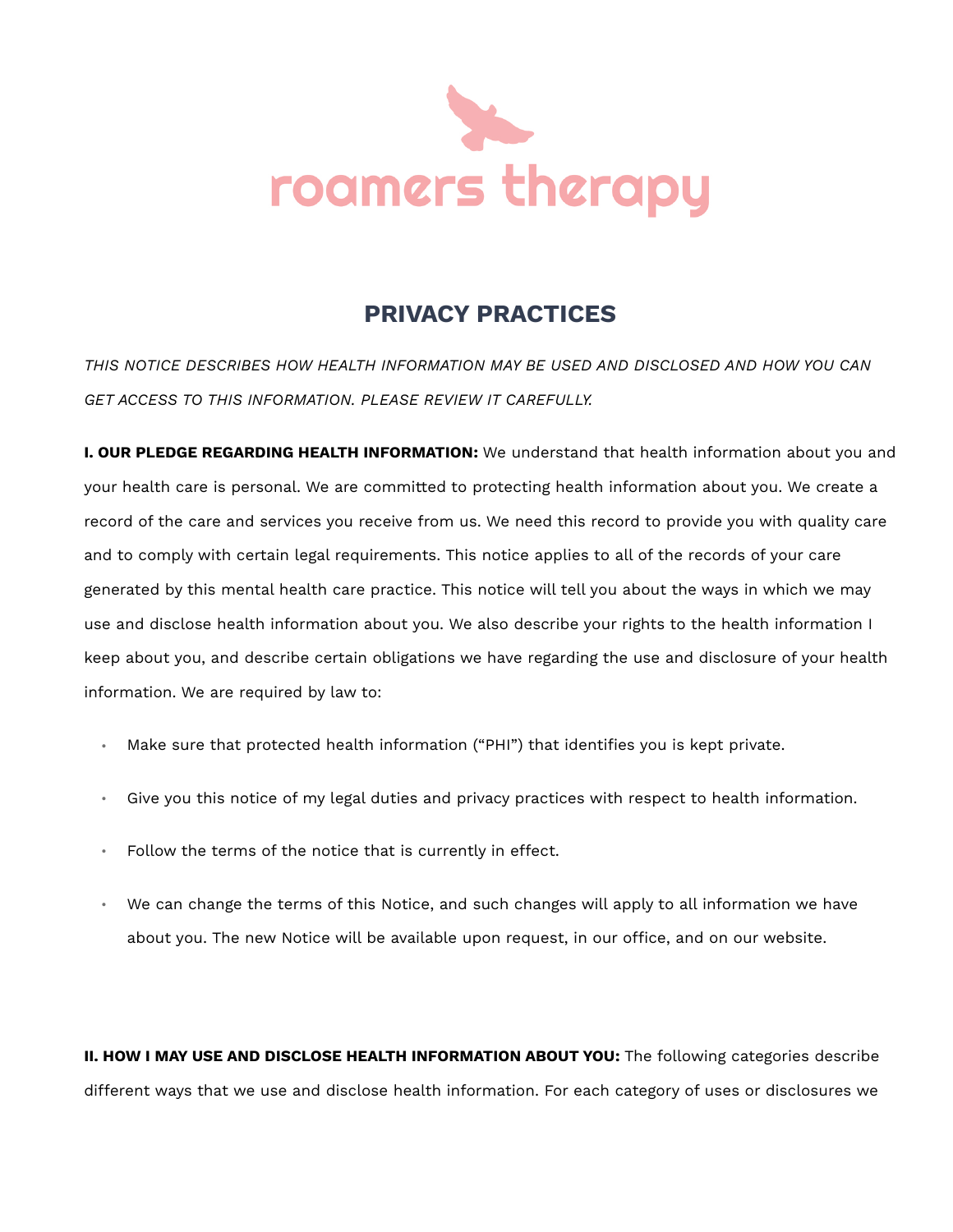will explain what we mean and try to give some examples. Not every use or disclosure in a category will be listed. However, all of the ways we am permitted to use and disclose information will fall within one of the categories.

For Treatment Payment, or Health Care Operations: Federal privacy rules (regulations) allow health care providers who have direct treatment relationship with the patient/client to use or disclose the patient/ client's personal health information without the patient's written authorization, to carry out the health care provider's own treatment, payment or health care operations. We may also disclose your protected health information for the treatment activities of any health care provider. This too can be done without your written authorization. For example, if a clinician were to consult with another licensed health care provider about your condition, we would be permitted to use and disclose your person health information, which is otherwise confidential, in order to assist the clinician in diagnosis and treatment of your mental health condition.

Disclosures for treatment purposes are not limited to the minimum necessary standard. Because therapists and other health care providers need access to the full record and/or full and complete information in order to provide quality care. The word "treatment" includes, among other things, the coordination and management of health care providers with a third party, consultations between health care providers and referrals of a patient for health care from one health care provider to another.

Lawsuits and Disputes: If you are involved in a lawsuit, we may disclose health information in response to a court or administrative order. We may also disclose health information about your child in response to a subpoena, discovery request, or other lawful process by someone else involved in the dispute, but only if efforts have been made to tell you about the request or to obtain an order protecting the information requested.

## **III. CERTAIN USES AND DISCLOSURES REQUIRE YOUR AUTHORIZATION:**

1. Psychotherapy Notes. We do keep "psychotherapy notes" as that term is defined in 45 CFR § 164.501, and any use or disclosure of such notes requires your Authorization unless the use or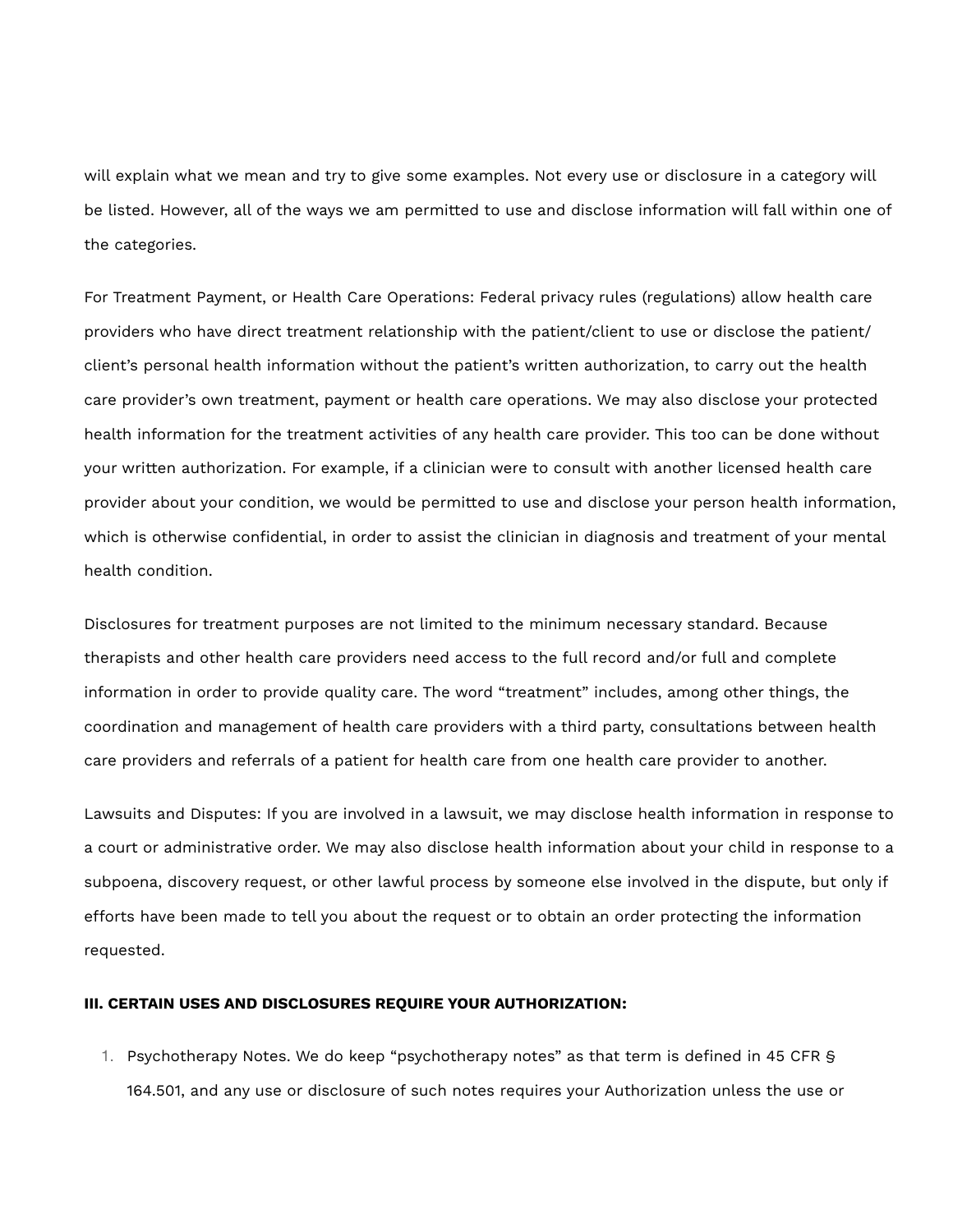disclosure is: a. For my use in treating you. b. For my use in training or supervising mental health practitioners to help them improve their skills in group, joint, family, or individual counseling or therapy. c. For my use in defending myself in legal proceedings instituted by you. d. For use by the Secretary of Health and Human Services to investigate my compliance with HIPAA. e. Required by law and the use or disclosure is limited to the requirements of such law. f. Required by law for certain health oversight activities pertaining to the originator of the psychotherapy notes. g. Required by a coroner who is performing duties authorized by law. h. Required to help avert a serious threat to the health and safety of others.

- 2. Marketing Purposes. As a psychotherapist, we will not use or disclose your PHI for marketing purposes.
- 3. Sale of PHI. As a psychotherapist, we will not sell your PHI in the regular course of my business.

**IV. CERTAIN USES AND DISCLOSURES DO NOT REQUIRE YOUR AUTHORIZATION.** Subject to certain limitations in the law, We can use and disclose your PHI without your Authorization for the following reasons:

- 1. When disclosure is required by state or federal law, and the use or disclosure complies with and is limited to the relevant requirements of such law.
- 2. For public health activities, including reporting suspected child, elder, or dependent adult abuse, or preventing or reducing a serious threat to anyone's health or safety.
- 3. For health oversight activities, including audits and investigations.
- 4. For judicial and administrative proceedings, including responding to a court or administrative order, although my preference is to obtain an Authorization from you before doing so.
- 5. For law enforcement purposes, including reporting crimes occurring on my premises.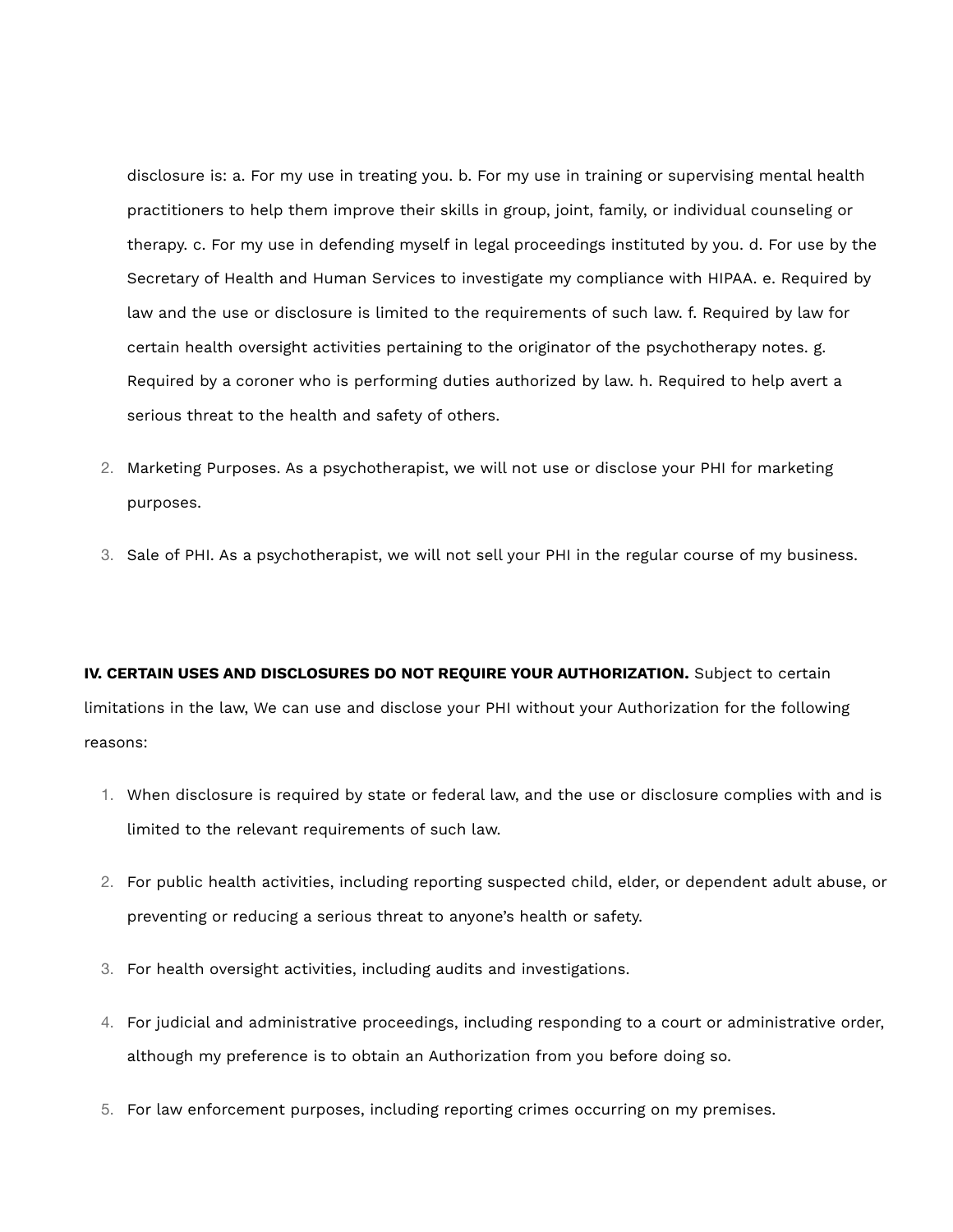- 6. To coroners or medical examiners, when such individuals are performing duties authorized by law.
- 7. For research purposes, including studying and comparing the mental health of patients who received one form of therapy versus those who received another form of therapy for the same condition.
- 8. Specialized government functions, including, ensuring the proper execution of military missions; protecting the President of the United States; conducting intelligence or counter-intelligence operations; or, helping to ensure the safety of those working within or housed in correctional institutions.
- 9. For workers' compensation purposes. Although my preference is to obtain an Authorization from you, we may provide your PHI in order to comply with workers' compensation laws.
- 10. Appointment reminders and health related benefits or services. We may use and disclose your PHI to contact you to remind you that you have an appointment with me. We may also use and disclose your PHI to tell you about treatment alternatives, or other health care services or benefits that we offer.

## **V. CERTAIN USES AND DISCLOSURES REQUIRE YOU TO HAVE THE OPPORTUNITY TO OBJECT.**

1. Disclosures to family, friends, or others. We may provide your PHI to a family member, friend, or other person that you indicate is involved in your care or the payment for your health care, unless you object in whole or in part. The opportunity to consent may be obtained retroactively in emergency situations.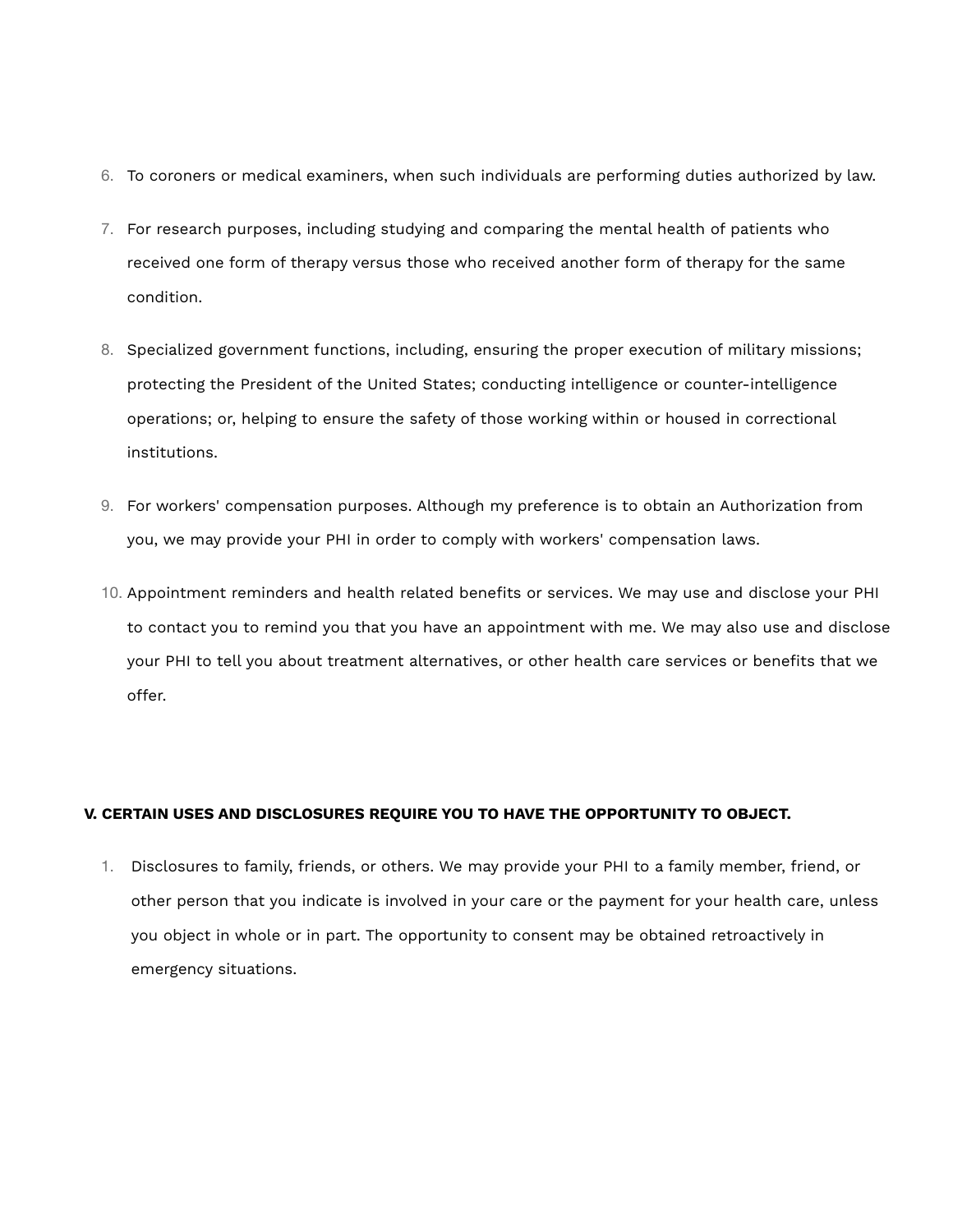## **VI. YOU HAVE THE FOLLOWING RIGHTS WITH RESPECT TO YOUR PHI:**

- 1. The Right to Request Limits on Uses and Disclosures of Your PHI. You have the right to ask us not to use or disclose certain PHI for treatment, payment, or health care operations purposes. We are not required to agree to your request, and we may say "no" if I believe it would affect your health care.
- 2. The Right to Request Restrictions for Out-of-Pocket Expenses Paid for In Full. You have the right to request restrictions on disclosures of your PHI to health plans for payment or health care operations purposes if the PHI pertains solely to a health care item or a health care service that you have paid for out-of-pocket in full.
- 3. The Right to Choose How we Send PHI to You. You have the right to ask me to contact you in a specific way (for example, home or office phone) or to send mail to a different address, and we will agree to all reasonable requests.
- 4. The Right to See and Get Copies of Your PHI. Other than "psychotherapy notes," you have the right to get an electronic or paper copy of your medical record and other information that I have about you. We will provide you with a copy of your record, or a summary of it, if you agree to receive a summary, within 30 days of receiving your written request, and we may charge a reasonable, cost based fee for doing so.
- 5. The Right to Get a List of the Disclosures I Have Made.You have the right to request a list of instances in which I have disclosed your PHI for purposes other than treatment, payment, or health care operations, or for which you provided me with an Authorization. We will respond to your request for an accounting of disclosures within 60 days of receiving your request. The list I will give you will include disclosures made in the last six years unless you request a shorter time. We will provide the list to you at no charge, but if you make more than one request in the same year, We will charge you a reasonable cost based fee for each additional request.
- 6. The Right to Correct or Update Your PHI. If you believe that there is a mistake in your PHI, or that a piece of important information is missing from your PHI, you have the right to request that I correct